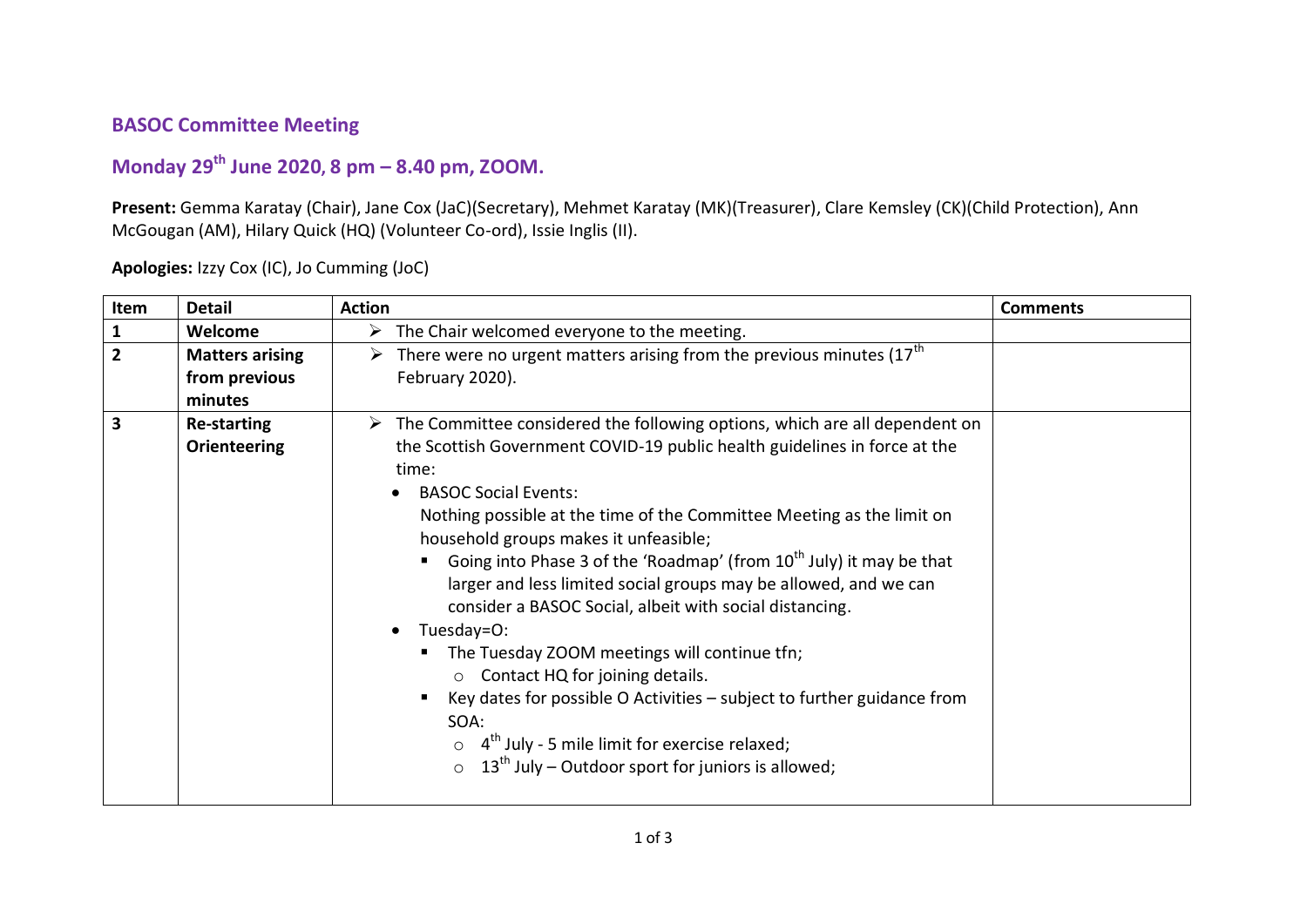| Item         | <b>Detail</b>                                        | <b>Action</b>                                                                                                                                                                                                                                                                                                                                                                                                                                                                                                                                                               | <b>Comments</b> |
|--------------|------------------------------------------------------|-----------------------------------------------------------------------------------------------------------------------------------------------------------------------------------------------------------------------------------------------------------------------------------------------------------------------------------------------------------------------------------------------------------------------------------------------------------------------------------------------------------------------------------------------------------------------------|-----------------|
| 3<br>(contd) | <b>Re-starting</b><br><b>Orienteering</b><br>(contd) | TFN - controls out at Uath Lochans - orienteering to be in<br>$\circ$<br>accordance with government guidelines regarding group size,<br>group composition, and social distancing between households;<br>Contact HQ for Uath Lochans map.<br>$\circ$<br><b>BASOC Events:</b><br>BOF is changing Entry procedures for events, including strict start<br>times, entry via mobile phones, and info direct to mobiles;<br>GK has opted for SI preference as platform option, on behalf of<br>BASOC.                                                                              |                 |
| 4            | <b>Club Dibbers</b>                                  | $\triangleright$ The Risk Assessment needs to be updated for COVID-19 risk with regard to<br>coaching, events and equipment use;<br>An important aspect is dibber loan, to cut down on multiple handling of<br>dibbers;<br>$\triangleright$ The issue is not urgent as it will only be relevant when events resume;<br>HQ has drafted out a document summarising conditions for long-term<br>$\bullet$<br>dibber loan to Club Members, including possible deposit amount, so that<br>the Club can be prepared for resumption of O Events;<br>Awaiting further SOA guidance. |                 |
| 5            | <b>Laptop Anti-virus</b><br>software                 | $\triangleright$ The Committee opted to renew Avast as the software option for the Club<br>laptop.                                                                                                                                                                                                                                                                                                                                                                                                                                                                          |                 |
| 6            | <b>AOB</b>                                           | > Child Protection:<br>CK confirmed there are no CP issues.<br>II reported that Hamish Irvine (BSSC) had been in touch to say that the grant<br>offers for B&S junior sporting achievement would still be available if<br>required;<br>Potentially Alice Kemsley selected for Talent Camp 2020 (date tbc) and<br>Izzy Cox selected for Gothenburg JROS camp in August 2020 (tbc).<br>$\triangleright$ Virtual orienteering:<br>Is there any demand for it among the BASOC Membership?                                                                                       |                 |